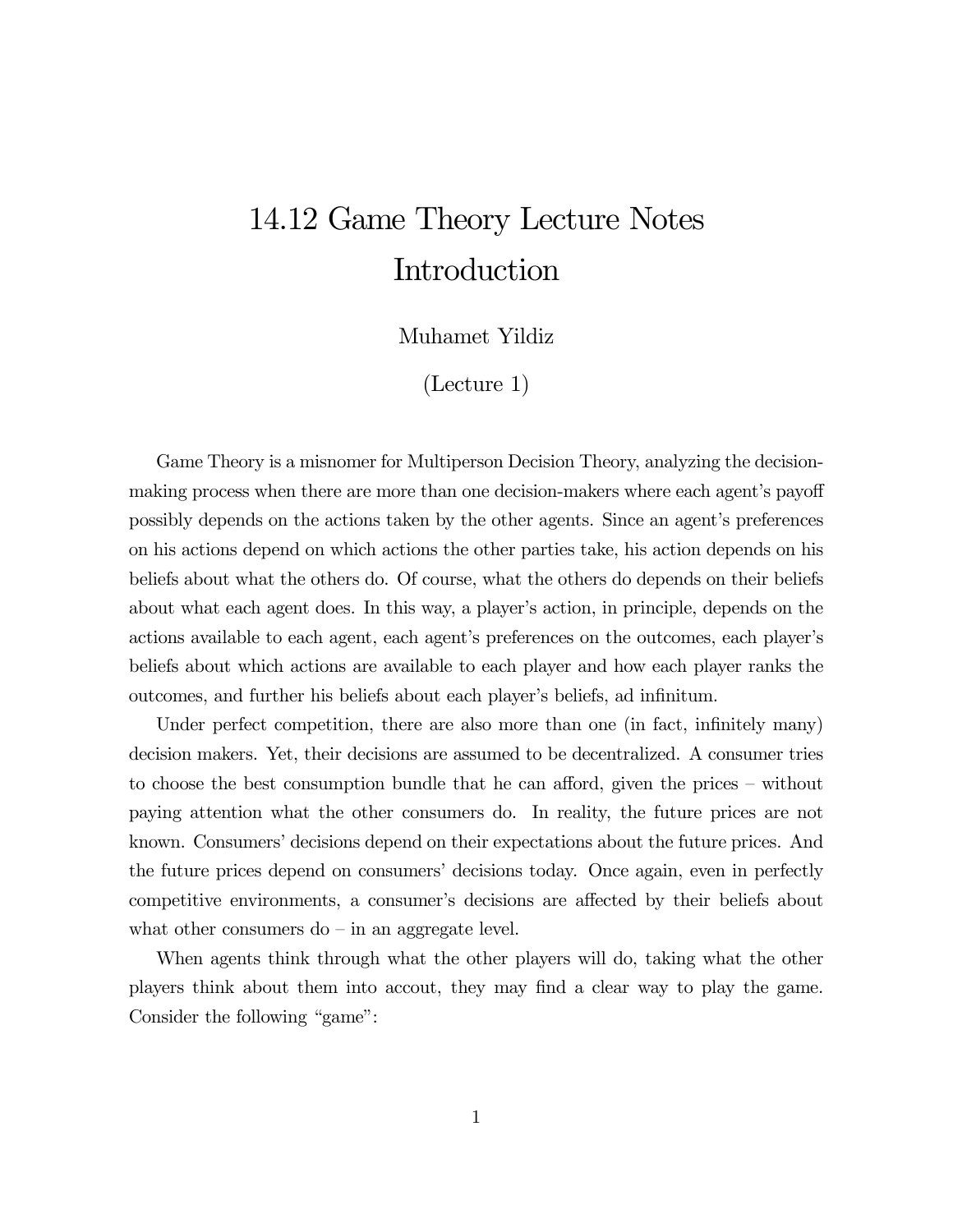| $\overline{2}$ | L      | m      | R     |
|----------------|--------|--------|-------|
| T              | (1, 1) | (0, 2) | (2,1) |
| М              | (2, 2) |        | (0,0) |
| B              |        | (0, 0) |       |

Here, Player 1 has strategies, T, M, B and Player 2 has strategies L, m, R. (They pick their strategies simultaneously.) The payoffs for players 1 and 2 are indicated by the numbers in parentheses, the first one for player 1 and the second one for player 2. For instance, if Player 1 plays T and Player 2 plays R, then Player 1 gets a payoff of 2 and Player 2 gets 1. Let's assume that each player knows that these are the strategies and the payoffs, each player knows that each player knows this, each player knows that each player knows that each player knows this,... ad infinitum. [In that case, we formally say that the strategies and the payoffs are common knowledge.]

Now, player 1 looks at his payoffs, and realizes that, no matter what the other player plays, it is better for him to play M rather than B. That is, if 2 plays L, M gives 2 and B gives 1; if 2 plays m, M gives 1, B gives 0; and if 2 plays R, M gives 0, B gives -1. Therefore, he realizes that he should not play  $B<sup>1</sup>$ . Now he compares T and M. He realizes that, if Player 2 plays L or m, M is better than T, but if she plays R, T is definitely better than M. Would Player 2 play R? What would she play? To find an answer to these questions, Player 1 looks at the game from Player 2's point of view. He realizes that, for Player 2, there is no strategy that is outright better than any other strategy. For instance, R is the best strategy if 1 plays B, but otherwise it is strictly worse than m. Would Player 2 think that Player 1 would play B? Well, she knows that Player 1 is trying to maximize his expected payoff, given by the first entries as everyone knows. She must then deduce that Player 1 will not play B. Therefore, Player 1 concludes, she will not play R (as it is worse than m in this case). Ruling out the possibility that Player 2 plays R, Player 1 looks at his payoffs, and sees that M is now better than T, no matter what. On the other side, Player 2 goes through similar reasoning, and concludes that 1 must play M, and therefore plays L.

This kind of reasoning does not always yield such a clear prediction. Imagine that you want to meet with a friend in one of two places, about which you both are indifferent.

<sup>&</sup>lt;sup>1</sup>After all, he cannot have any belief about what Player 2 plays that would lead him to play B when M is available.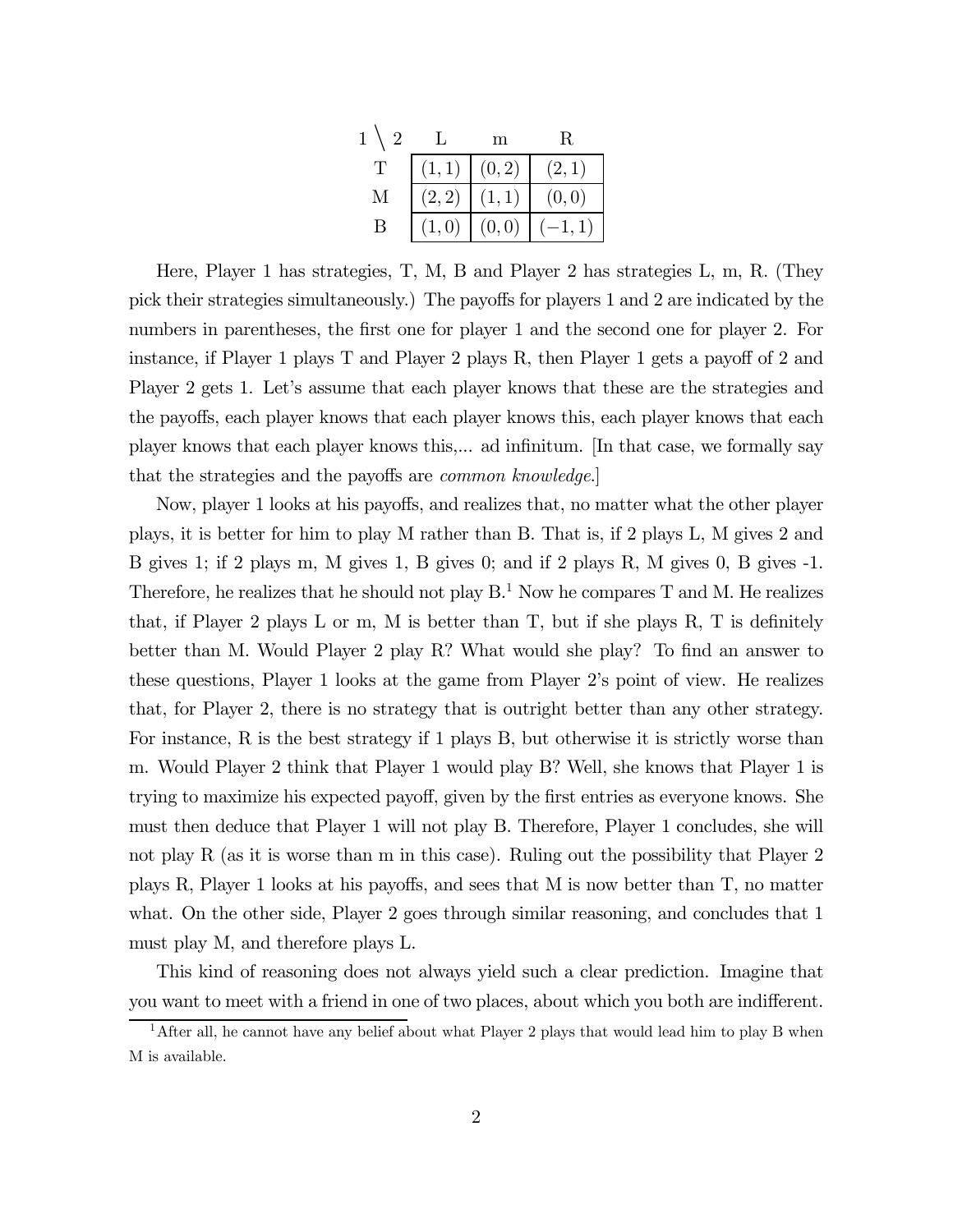Unfortunately, you cannot communicate with each other until you meet. This situation is formalized in the following game, which is called pure coordination game:

|                  | Left  | Right |
|------------------|-------|-------|
| Top <sup>'</sup> |       | (0,0) |
| <b>Bottom</b>    | (0,0) |       |

Here, Player 1 chooses between Top and Bottom rows, while Player 2 chooses between Left and Right columns. In each box, the first and the second numbers denote the von Neumann-Morgenstern utilities of players 1 and 2, respectively. Note that Player 1 prefers Top to Bottom if he knows that Player 2 plays Left; he prefers Bottom if he knows that Player 2 plays Right. He is indifferent if he knows thinks that the other player is likely to play either strategy with equal probabilities. Similarly, Player 2 prefers Left if she knows that player 1 plays Top. There is no clear prediction about the outcome of this game.

One may look for the stable outcomes (strategy profiles) in the sense that no player has incentive to deviate if he knows that the other players play the prescribed strategies. Here, Top-Left and Bottom-Right are such outcomes. But Bottom-Left and Top-Right are not stable in this sense. For instance, if Bottom-Left is known to be played, each player would like to deviate  $-$  as it is shown in the following figure:

|               | Left                        | Right                         |
|---------------|-----------------------------|-------------------------------|
| Top           | (1,1)                       | $\leftarrow \downarrow (0,0)$ |
| <b>Bottom</b> | $ (0,0)\hat{=} \Rightarrow$ |                               |

(Here,  $\Uparrow$  means player 1 deviates to Top, etc.)

Unlike in this game, mostly players have different preferences on the outcomes, inducing *conflict*. In the following game, which is known as the *Battle of the Sexes*, conflict and the need for coordination are present together.

|               | Left  | Right |
|---------------|-------|-------|
| Top           | (2,1) | (0,0) |
| <b>Bottom</b> | (0,0) |       |

Here, once again players would like to coordinate on Top-Left or Bottom-Right, but now Player 1 prefers to coordinate on Top-Left, while Player 2 prefers to coordinate on Bottom-Right. The stable outcomes are again Top-Left and Bottom- Right.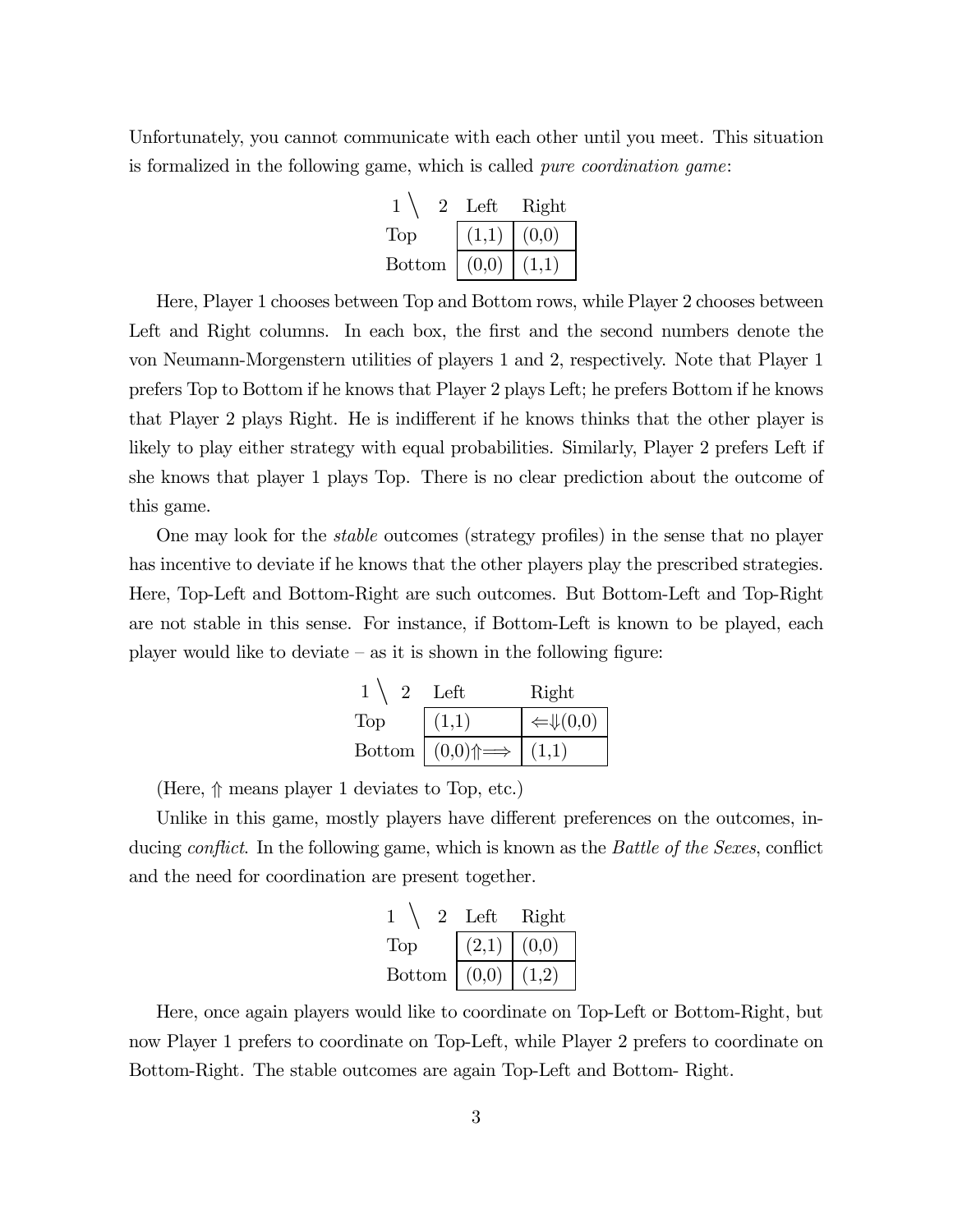

Figure 1:

Now, in the Battle of the Sexes, imagine that Player 2 knows what Player 1 does when she takes her action. This can be formalized via the following tree:

Here, Player 1 chooses between Top and Bottom, then (knowing what Player 1 has chosen) Player 2 chooses between Left and Right. Clearly, now Player 2 would choose Left if Player 1 plays Top, and choose Right if Player 1 plays Bottom. Knowing this, Player 1 would play Top. Therefore, one can argue that the only reasonable outcome of this game is Top-Left. (This kind of reasoning is called backward induction.)

When Player 2 is to check what the other player does, he gets only 1, while Player 1 gets 2. (In the previous game, two outcomes were stable, in which Player 2 would get 1 or 2.) That is, Player 2 prefers that Player 1 has information about what Player 2 does, rather than she herself has information about what player 1 does. When it is common knowledge that a player has some information or not, the player may prefer not to have that information — a robust fact that we will see in various contexts.

Exercise 1 Clearly, this is generated by the fact that Player 1 knows that Player 2 will know what Player 1 does when she moves. Consider the situation that Player 1 thinks that Player 2 will know what Player 1 does only with probability  $\pi < 1$ , and this probability does not depend on what Player 1 does. What will happen in a "reasonable" equilibrium?  $\beta$  is the end of this course, hopefully, you will be able to formalize this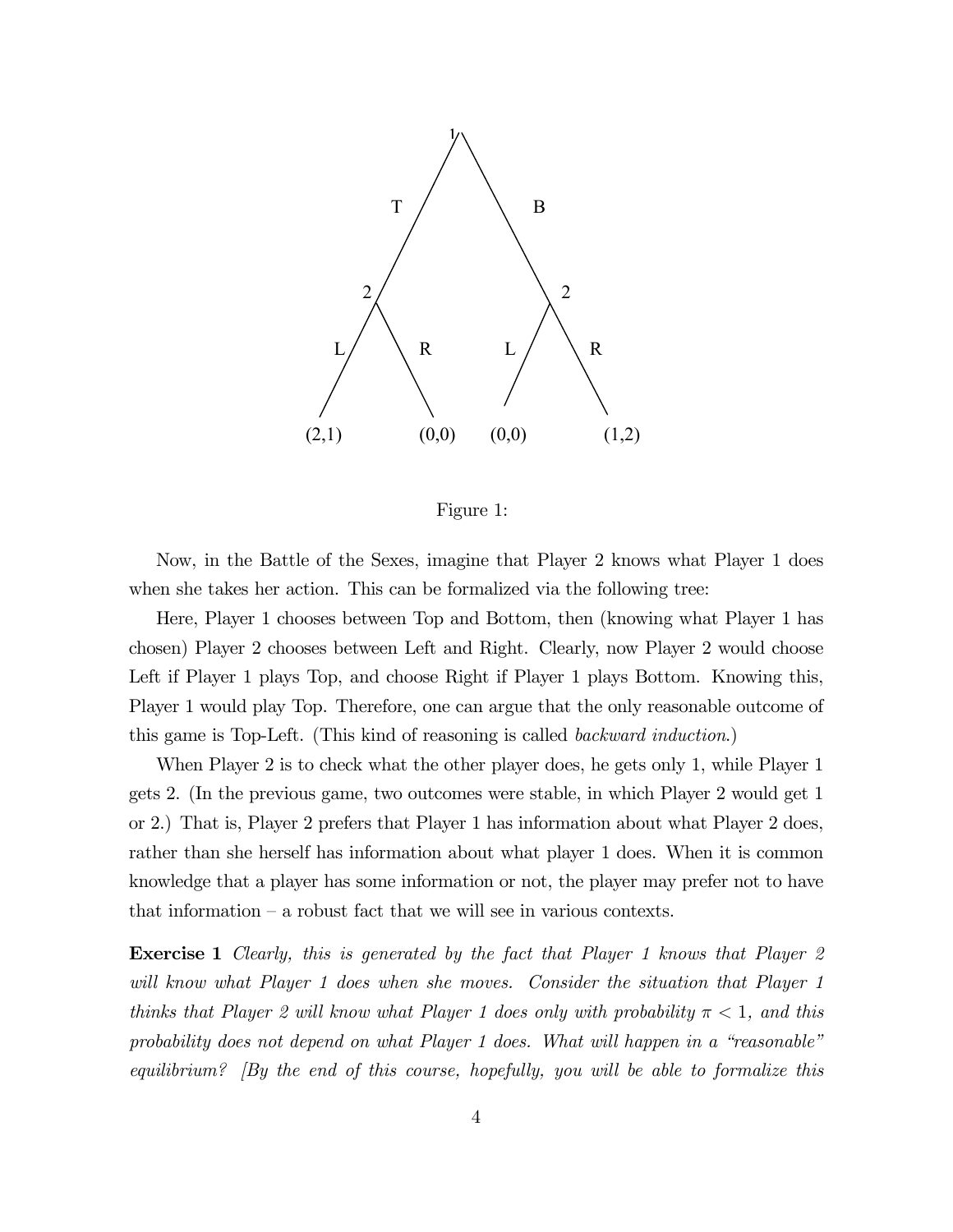situation, and compute the equilibria.

Another interpretation is that Player 1 can communicate to Player 2, who cannot communicate to player 1. This enables player 1 to commit to his actions, providing a strong position in the relation.

Exercise 2 Consider the following version of the last game: after knowing what Player 2 does, Player 1 gets a chance to change his action; then, the game ends. In other words, Player 1 chooses between Top and Bottom; knowing Player 1's choice, Player 2 chooses between Left and Right; knowing 2's choice, Player 1 decides whether to stay where he is or to change his position. What is the "reasonable" outcome? What would happen if changing his action would cost player 1 c utiles?

Imagine that, before playing the Battle of the Sexes, Player 1 has the option of exiting, in which case each player will get 3/2, or playing the Battle of the Sexes. When asked to play, Player 2 will know that Player 1 chose to play the Battle of the Sexes.

There are two "reasonable" equilibria (or stable outcomes). One is that Player 1 exits, thinking that, if he plays the Battle of the Sexes, they will play the Bottom-Right equilibrium of the Battle of the Sexes, yielding only 1 for player 1. The second one is that Player 1 chooses to Play the Battle of the Sexes, and in the Battle of the Sexes they play Top-Left equilibrium.



Some would argue that the first outcome is not really reasonable. Because, when asked to play, Player 2 will know that Player 1 has chosen to play the Battle of the Sexes, forgoing the payoff of  $3/2$ . She must therefore realize that Player 1 cannot possibly be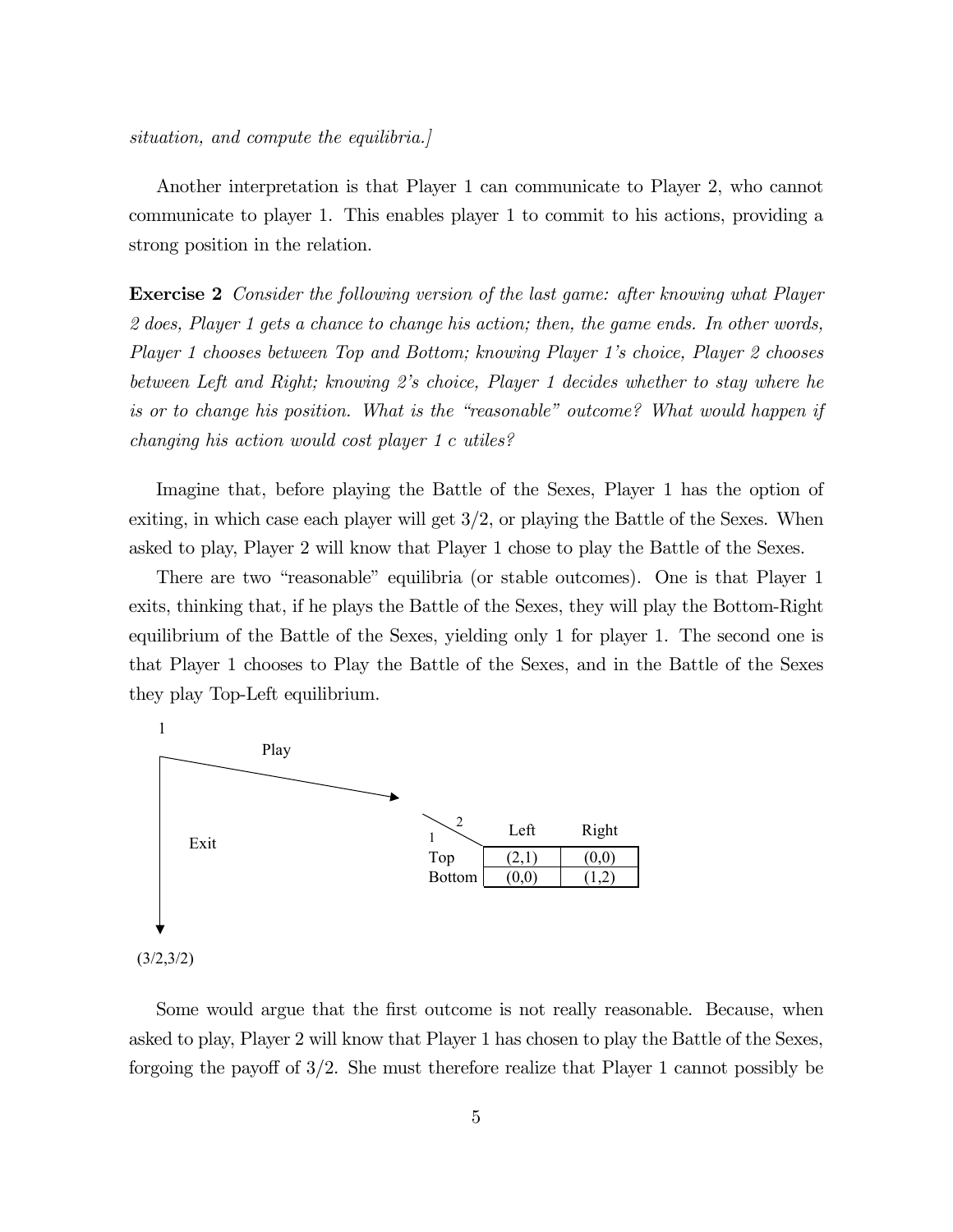planning to play Bottom, which yields the payoff of 1 max. That is, when asked to play, Player 2 should understand that Player 1 is planning to play Top, and thus she should play Left. Anticipating this, Player 1 should choose to play the Battle of the Sexes game, in which they play Top-Left. Therefore, the second outcome is the only reasonable one. (This kind of reasoning is called Forward Induction.)

Here are some more exmples of games:

1. Prisoners' Dilemma:

|                                |                                       | Confess Not Confess |
|--------------------------------|---------------------------------------|---------------------|
| Confess                        | $\vert (-1, -1) \vert (1, -10) \vert$ |                     |
| Not Confess $( -10, 1) (2, 2)$ |                                       |                     |

This is a well known game that most of you know. [It is also discussed in Gibbons.] In this game no matter what the other player does, each player would like to confess, yielding  $(-1,-1)$ , which is dominated by  $(2,2)$ .

2. Hawk-Dove game

|      | Hawk | Jove |
|------|------|------|
| Hawk |      |      |
| Dove |      |      |

This is a generic biological game, but is also quite similar to many games in economics and political science. V is the value of a resource that one of the players will enjoy. If they shared the resource, their values are  $V/2$ . Hawk stands for a "tough" strategy, whereby the player does not give up the resource. However, if the other player is also playing hawk, they end up fighting, and incur the cost  $C/2$  each. On the other hand, a Hawk player gets the whole resource for itself when playing a Dove. When  $V > C$ , we have a Prisoners' Dilemma game, where we would observe fight.

When we have  $V < C$ , so that fighting is costly, this game is similar to another well-known game, inspired by the movie Rebel Without a Cause, named "Chicken", where two players driving towards a cliff have to decide whether to stop or continue. The one who stops first loses face, but may save his life. More generally, as class of games called "wars of attrition" are used to model this type of situations. In